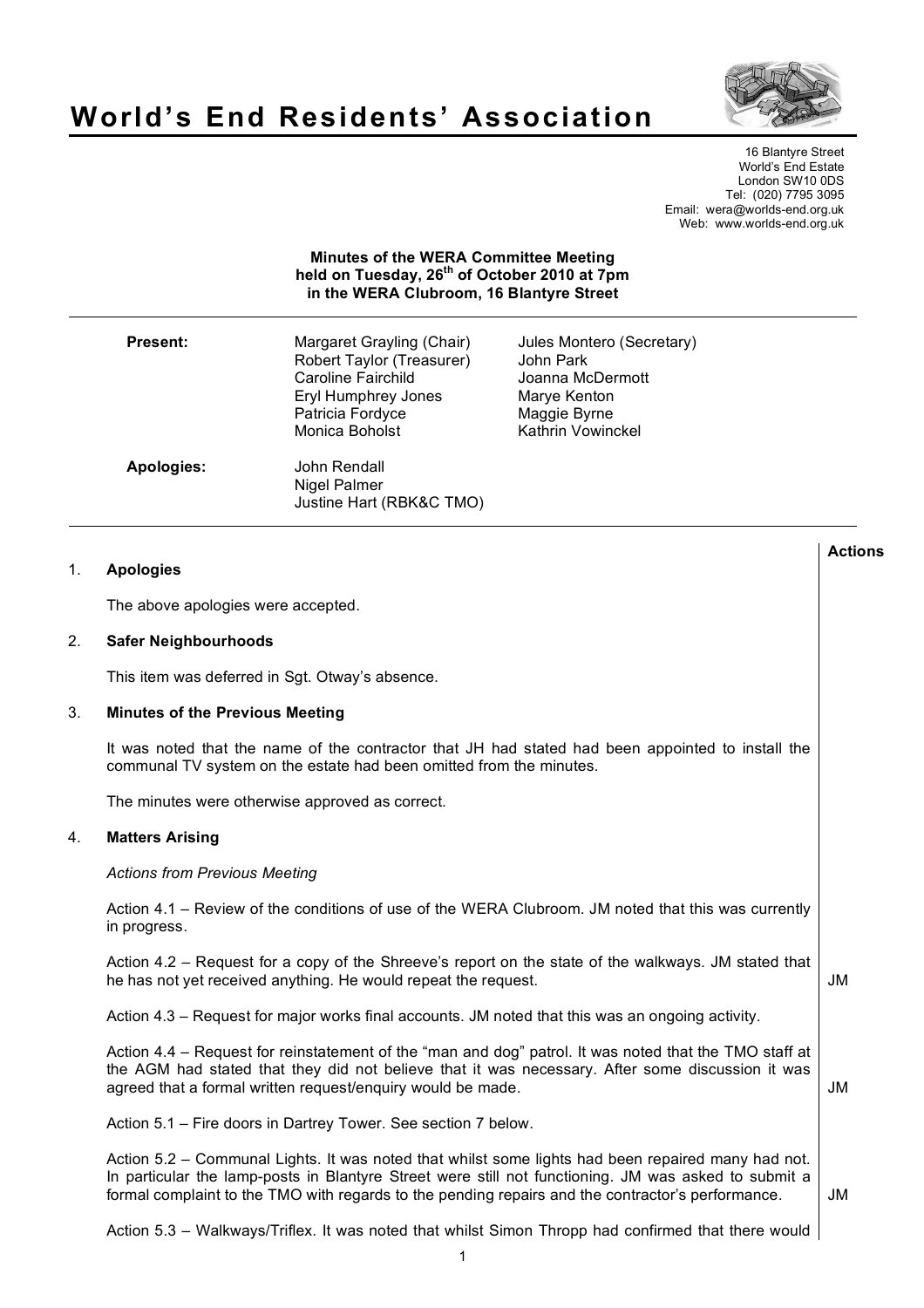|    | be a further, in-depth, survey of the estate's walkways that a full structural survey was not planned. JM<br>was asked to formally request that the TMO carry out a full structural survey as a matter of urgency.                                                                                                                                                                                                                                                                                                                                                                         | JM        |  |
|----|--------------------------------------------------------------------------------------------------------------------------------------------------------------------------------------------------------------------------------------------------------------------------------------------------------------------------------------------------------------------------------------------------------------------------------------------------------------------------------------------------------------------------------------------------------------------------------------------|-----------|--|
|    | Action 5.4 – Parking. JM said he would place the issue of Parking on the agenda of a forthcoming<br>meeting.                                                                                                                                                                                                                                                                                                                                                                                                                                                                               |           |  |
|    | Actions 5.5/5.6 – Mr Lewis. CF gave the meeting a summary of events to date. CF stated that she<br>wished to make a formal complaint with regards to the behaviour of Jacqueline Bull. After some<br>discussion it was agreed that CF should make the complaint and that the RA/Committee would<br>support it. It was suggested that Mr. Lewis's neglect of his dog also be reported to the RSPCA. It was<br>suggested that JM would contact Jean Daintith at the Council with regards to Nigel's case (he had<br>done the same the previous year) should matters not improve.             | CF<br>JM  |  |
|    | Action 6.1 - AGM Notices. These had been delivered as planned.                                                                                                                                                                                                                                                                                                                                                                                                                                                                                                                             |           |  |
|    | Action 6.2 – Gift vouchers for the AGM. These had been purchased in advance of the meeting.                                                                                                                                                                                                                                                                                                                                                                                                                                                                                                |           |  |
|    | Action 91 - BT phone bill. This had been paid.                                                                                                                                                                                                                                                                                                                                                                                                                                                                                                                                             |           |  |
|    | <b>Matters Arising</b>                                                                                                                                                                                                                                                                                                                                                                                                                                                                                                                                                                     |           |  |
|    | Flashpoint – It was noted that the meeting with Alasdair Manson and Dominic Davies with regards to<br>the possible fencing of the Flashpoint play area had taken place on the 28 <sup>th</sup> of September. Alasdair<br>Manson had agreed to provide a quotation for the supply and installation of fencing around the entire<br>play area. JP stated that he had not yet received anything. He would contact Alasdair Manson directly<br>if he did not receive a response within the next 7 days.                                                                                        | JP        |  |
| 5. | <b>Housing Management</b>                                                                                                                                                                                                                                                                                                                                                                                                                                                                                                                                                                  |           |  |
|    | This item was deferred in JH's absence.                                                                                                                                                                                                                                                                                                                                                                                                                                                                                                                                                    |           |  |
|    | It was noted that this was JH's last week as the estate's Senior Neighbourhood Officer but that the<br>TMO had yet to indicate who would be filling the post. JM was asked to ask the TMO for an update.                                                                                                                                                                                                                                                                                                                                                                                   | JM        |  |
| 6. | Governance                                                                                                                                                                                                                                                                                                                                                                                                                                                                                                                                                                                 |           |  |
|    | JM stated he had provided the three new Committee members with copies of the RA's Constitution<br>and Code of Conduct for Committee members. He would be providing all other members with a copy<br>of the Code of Conduct. JM would send these out shortly.                                                                                                                                                                                                                                                                                                                               | JM        |  |
| 7. | Items for Discussion                                                                                                                                                                                                                                                                                                                                                                                                                                                                                                                                                                       |           |  |
|    | <b>Fire Safety Report</b>                                                                                                                                                                                                                                                                                                                                                                                                                                                                                                                                                                  |           |  |
|    | PM gave the meeting a written report and update of events since the last meeting. PM noted ongoing<br>issues with the fire doors in Dartrey Tower, which had clearly not been dealt with following the last<br>estate walkabout. Other members noted similar issues in other blocks. After some discussion it was<br>agreed that JM would make formal request for a copy of the Fire Safety Report for the estate. It was<br>suggested that should the TMO refuse that JM should pursue the matter through a Freedom of<br>Information Act request or through one of the Ward Councillors. | JM        |  |
|    | PM stated that one of most common issues related to the fire door closers (see PM's report for full<br>details) and that upon further investigation the manufacturer of one of the closers in use had indicated<br>that the closer was not suitable for use in the estate's stairwells.                                                                                                                                                                                                                                                                                                    |           |  |
|    | PM offered to contact the fire brigade and notify them that the building was currently unsafe as many<br>of the previously identified issues had not been dealt with. This was agreed. It was noted that a recent<br>TMO Board paper had indicated the same.                                                                                                                                                                                                                                                                                                                               | <b>PM</b> |  |
|    | PM offered to try and arrange a site meeting with the door closer manufacturer. This was agreed.                                                                                                                                                                                                                                                                                                                                                                                                                                                                                           | <b>PM</b> |  |
|    | Several Committee members noted that dry riser signs had recently been installed across the estate.                                                                                                                                                                                                                                                                                                                                                                                                                                                                                        |           |  |
|    |                                                                                                                                                                                                                                                                                                                                                                                                                                                                                                                                                                                            |           |  |

A query was raised as to whether the replacement of the incorrect/unsuitable door closers should be rechargeable given that they should not have been installed in the first place.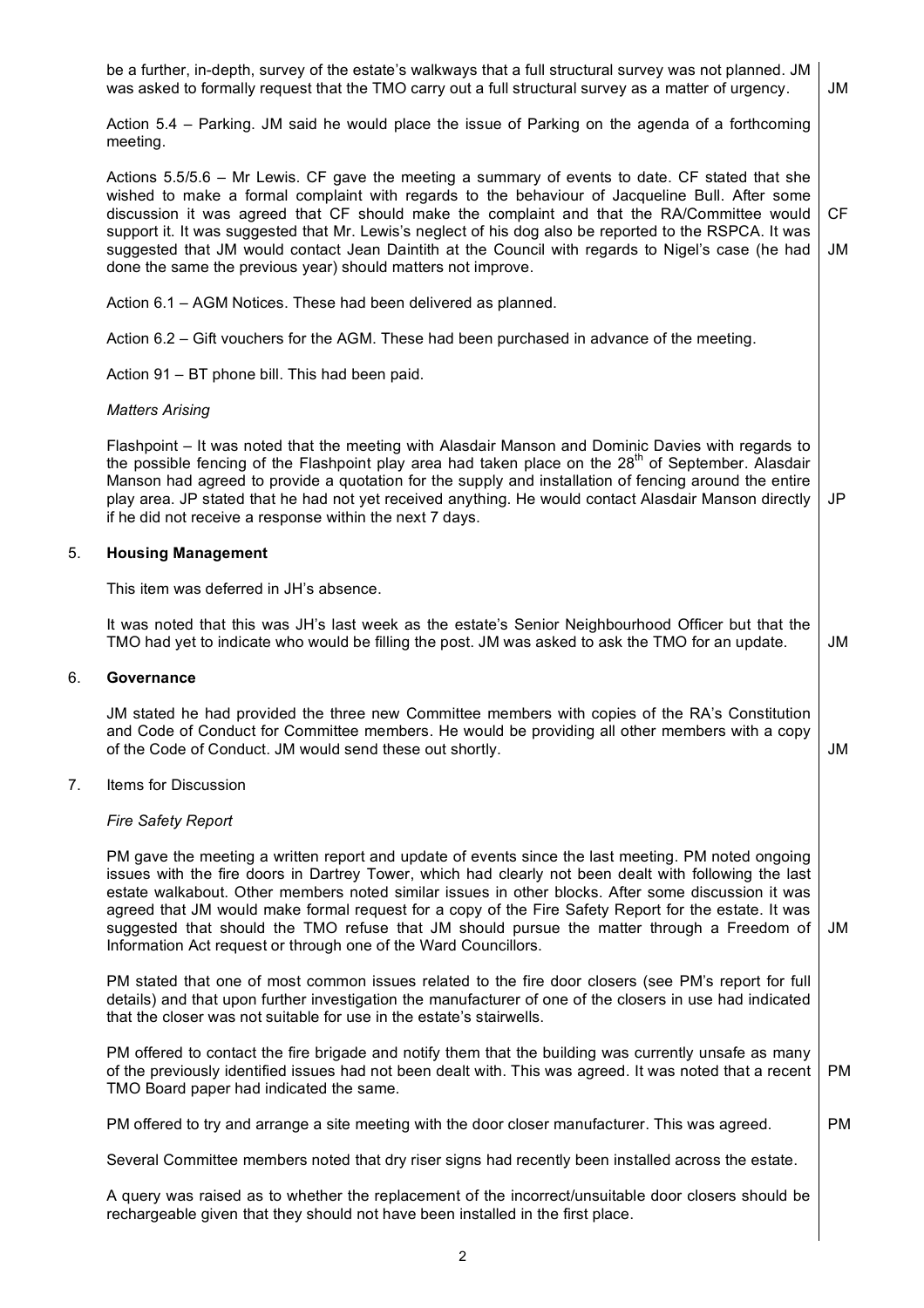## *Artex*

PM stated that following the discussion around the presence of asbestos in the Artex ceilings he had investigated the matter. PM stated that he believed that the Artex did contain asbestos.

It was noted that the TMO had investigated the matter previously and JM was asked to locate a letter from the TMO about the presence of asbestos on the estate. JM

PM suggested he try to arrange a site visit with the manufacturer and provide them with a sample to try and determine whether or not it did contain asbestos. PM

### *Caretakers*

It was noted that one of the estate's caretakers had been (temporarily?) relocated to another estate. As a result the TMO were employing a security guard to operate the door-entry system during the day.

### *Broken glass panels in block entrance doors*

Several members noted repeated incidents of vandalism of the glass panels in the block entrance doors. Members were asked to report these to the TMO as and when they occurred and to feel free to comment on any reports from other members they had sight of. All

### *Cremorne Gardens*

JM gave the meeting an update on the Thames Water Tideway Tunnel and its possible effect on Cremorne Gardens. After some discussion it was agreed that the RA would hold a public meeting on the subject in late November/early December and that JM would invite someone from Thames Water to attend. JM

## *WERA Meetings*

JM said he would send out a meeting schedule for the forthcoming year to all Committee members. JM

#### *Christmas Event*

It was noted that NP had tabled a proposal for a WERA Christmas event at the September meeting. The meeting agreed that the RA should proceed with such an event. It was noted that NP had offered to organise the event and it was suggested that he consider whether to partake in the "multi-group" event planned for the  $12<sup>th</sup>$  of December. JM would inform NP of this event.

#### **Use of WERA Clubroom**

EHJ asked whether the Community Gardener might be able to use the WERA Clubroom. JM stated that he had received a request but had been unable to accommodate it as the room was in use at the time requested. EHJ said the gardener would contact JM with alternative dates/times. It was agreed that the request be approved so long as the room was available.

JM stated that he had received a request for the use of the WERA Clubroom from the Over 50s club. They wished to use the room for their Christmas Party on the  $8<sup>th</sup>$  of December and would require the use of the room from 8am 8pm. After a brief discussion the request was approved on a show of hands. JM would inform the group accordingly and advise them as to the correct use of the room.

# 8. **Meeting's Attended**

# *Liaison Officer's Report*

JP provided the meeting with two written reports on his most recent meetings with the Over 50s club and the Trust. JP then tabled three proposals, as follows:

1. That JP proceed to contact with residents living in the the Guiness Trust estate and Council estate's south of the river (in Wandsworth) in order to form a relationship with those residents. This proposal was approved and JP was instructed to proceed.

JP

NP / JM

JM

JM

2. That JP invite guests to all future WERA Committee meetings. After some discussion it was agreed that guests would be invited to Committee meetings as and when required, and only with the prior approval of the RA's officers.